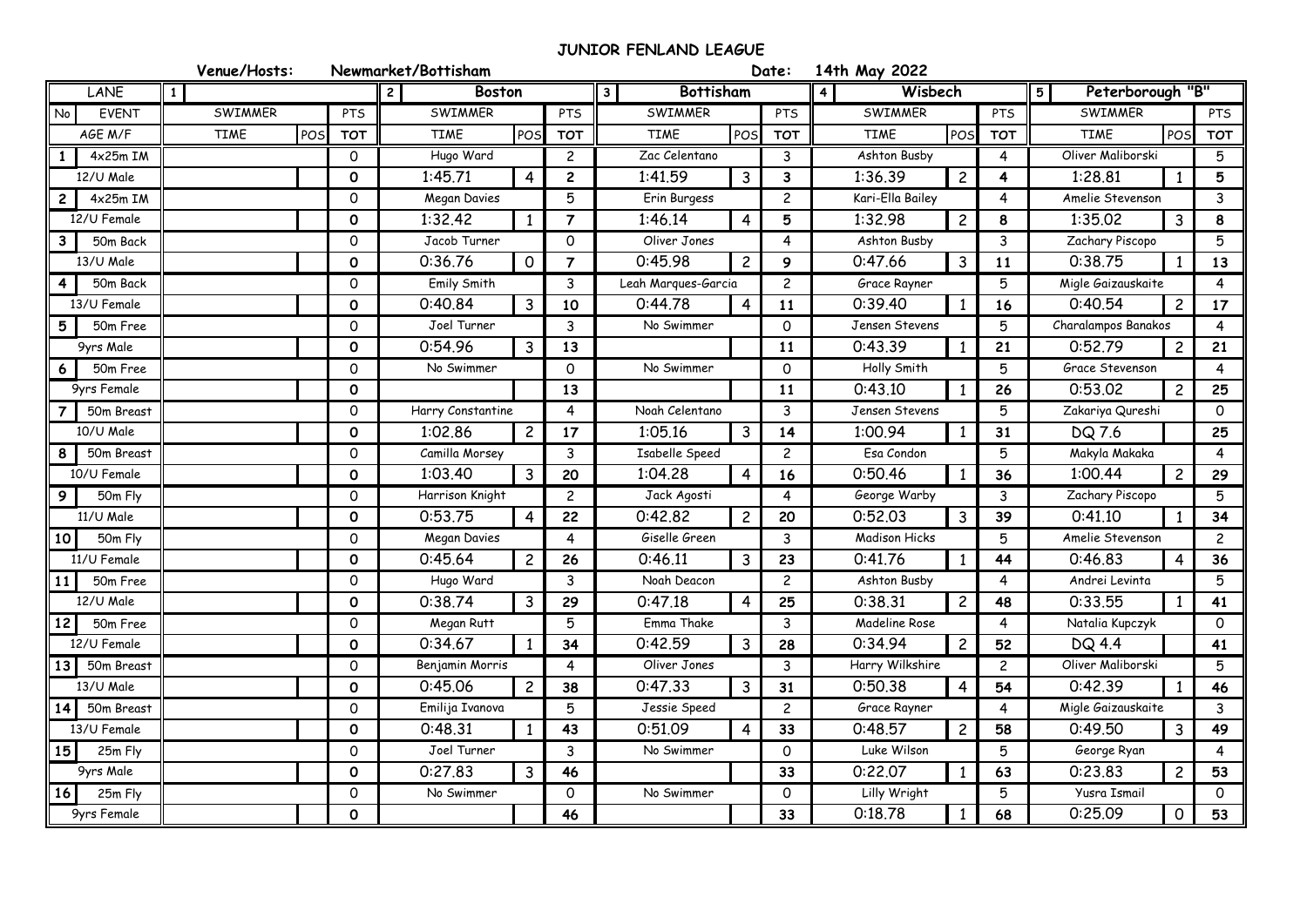| LANE               | 0<br>$\mathbf{1}$      |             | <b>Boston</b><br>$\mathbf{2}$ |                |                | <b>Bottisham</b><br>$\mathbf{3}$ |                |                        | Wisbech<br>$\overline{\mathbf{4}}$ |                |                        | Peterborough "B"<br>5 |                |              |
|--------------------|------------------------|-------------|-------------------------------|----------------|----------------|----------------------------------|----------------|------------------------|------------------------------------|----------------|------------------------|-----------------------|----------------|--------------|
| No<br><b>EVENT</b> | SWIMMER                | <b>PTS</b>  | SWIMMER                       |                | <b>PTS</b>     | SWIMMER                          |                | <b>PTS</b>             | SWIMMER                            |                | PTS                    | SWIMMER               |                | PTS          |
| AGE M/F            | <b>TIME</b><br>POS     | <b>TOT</b>  | <b>TIME</b>                   | POS            | <b>TOT</b>     | <b>TIME</b>                      | POS            | <b>TOT</b>             | <b>TIME</b>                        | POS            | <b>TOT</b>             | <b>TIME</b>           | POS            | <b>TOT</b>   |
|                    | <b>BROUGHT FORWARD</b> | 0           | <b>BROUGHT FORWARD</b>        |                | 46             | <b>BROUGHT FORWARD</b><br>33     |                | <b>BROUGHT FORWARD</b> |                                    | 68             | <b>BROUGHT FORWARD</b> |                       | 53             |              |
| 17<br>50m Back     |                        | 0           | Harry Constantine             |                | $\overline{c}$ | $\overline{5}$<br>Thomas Morris  |                | Harry McClure          |                                    | 3              | Benjamin Piscopo       |                       | $\overline{4}$ |              |
| 10/U Male          |                        | $\mathbf 0$ | 0:50.39                       | 4              | 48             | 0:46.12                          | 1              | 38                     | 0:49.62                            | 3              | 71                     | 0:47.81               | $\overline{c}$ | 57           |
| 18 I<br>50m Back   |                        | $\Omega$    | Camillia Morsey               |                | 3              | Livia Robinson<br>4              |                | Milana Melinyte        |                                    | 5              | Makyla Makaka          |                       | $\overline{c}$ |              |
| 10/U Female        |                        | $\Omega$    | 0:49.33                       | 3              | 51             | 0:49.31                          | $\overline{c}$ | 42                     | 0:45.07                            | 1              | 76                     | 0:52.68               | 4              | 59           |
| 19<br>50m Free     |                        | 0           | Hugo Ward                     |                | 5              | Felix Hathorn<br>3               |                |                        | Kevin Sorokin<br>$\overline{c}$    |                | Mihai Levinta          |                       | 4              |              |
| 11/U Male          |                        | 0           | 0:39.15                       | $\mathbf{1}$   | 56             | $\overline{3}$<br>0:45.70<br>45  |                |                        | 0:46.65                            | 4              | 78                     | 0:39.77               | $\overline{c}$ | 63           |
| 20<br>50m Free     |                        | 0           | Amelie Morris                 |                | 3              | Lara Hughes                      |                | $\overline{c}$         | Madeline Rose<br>4                 |                | Matilda Stokes         |                       | 5              |              |
| 11/U Female        |                        | $\Omega$    | 0:41.81                       | 3              | 59             | 0:42.62                          | $\overline{4}$ | 47                     | 0:37.10                            | $\overline{c}$ | 82                     | 0:35.30               |                | 68           |
| 21<br>50m Back     |                        | 0           | Harry Constantine             |                | 3              | $\overline{c}$<br>Noah Deacon    |                |                        | Ashton Busby                       |                | 4                      | Zachary Piscopo       |                | 5            |
| 12/U Male          |                        | $\mathbf 0$ | 0:52.46                       | 3              | 62             | 0:53.75                          | $\overline{4}$ | 49                     | 0:49.58                            | $\overline{c}$ | 86                     | 0:39.79               | 1              | 73           |
| 50m Back<br>22     |                        | 0           | Emily Smith                   |                | 5              | Emma Thake                       |                | $\overline{c}$         | <b>Isabella Burton</b>             |                | 4                      | Frances Woolford      |                | 3            |
| 12/U Female        |                        | 0           | 0:40.65                       | $\mathbf{1}$   | 67             | 0:50.80                          | 4              | 51                     | 0:40.85                            | $\overline{c}$ | 90                     | 0:46.48               | 3              | 76           |
| 23<br>50m Fly      |                        | 0           | Benjamin Morris               |                | 4              | Oliver Jones                     |                | 0                      | Harry Wilkshire<br>5               |                |                        | Andrei Levinta        |                | 3            |
| 13/U Male          |                        | 0           | 0:40.26                       | $\overline{c}$ | 71             | DQ 4.4                           |                | 51                     | 0:39.16                            | 1              | 95                     | 0:40.36               | 3              | 79           |
| 50m Fly<br>24      |                        | $\Omega$    | <b>Isobel Manning</b>         |                | 5              | Leah Marques-Garcia              |                | $\overline{c}$         | Isabella Burton                    |                | $\overline{4}$         | Migle Gaizauskaite    |                | 3            |
| 13/U Female        |                        | 0           | 0:37.30                       | $\mathbf{1}$   | 76             | 0:49.17                          | $\overline{4}$ | 53                     | 0:39.90                            | $\overline{c}$ | 99                     | 0:40.36               | 3              | 82           |
| 25<br>50m Breast   |                        | 0           | Joel Turner                   |                | 4              | No Swimmer                       |                | $\mathsf{O}$           | 5<br>Jensen Stevens                |                |                        | Charalampos Banakos   |                | $\Omega$     |
| 9yrs Male          |                        | 0           | 1:08.14                       | $\overline{2}$ | 80             |                                  |                | 53                     | 1:02.33                            | 1              | 104                    | DQ 7.4                |                | 82           |
| 26<br>50m Breast   |                        | 0           | No Swimmer                    |                | 0              | No Swimmer                       |                | $\mathsf{O}$           | 5<br>Lilly Wright                  |                |                        | <b>Yusra Ismail</b>   |                | $\mathsf{O}$ |
| 9yrs Female        |                        | $\Omega$    |                               |                | 80             |                                  |                | 53                     | 0:59.65                            | $\mathbf{1}$   | 109                    | 1:02.50               | $\Omega$       | 82           |
| 27<br>50m Free     |                        | 0           | Harry Constantine             |                | 3              | Thomas Morris                    |                | 5                      | Harry McClure                      |                | $\overline{c}$         | Benjamin Piscopo      |                | 4            |
| 10/U Male          |                        | O           | 0:41.91                       | 3              | 83             | 0:39.97                          | -1             | 58                     | 0:44.97                            | 4              | 111                    | 0:41.27               | $\overline{c}$ | 86           |
| 50m Free<br>28     |                        | 0           | Camillia Morsey               |                | 4              | Livia Robinson                   |                | 3                      | 5<br>Milana Melinyte               |                | Makyla Makaka          |                       | $\overline{2}$ |              |
| 10/U Female        |                        | $\mathbf 0$ | 0:43.48                       | $\overline{2}$ | 87             | 0:45.43                          | 3              | 61                     | 0:41.95                            | 1              | 116                    | 0:45.52               | $\overline{4}$ | 88           |
| 29<br>50m Back     |                        | 0           | Hugo Ward                     |                | 3              | Felix Hathorn                    |                | $\overline{c}$         | George Warby<br>4                  |                | Mihai Levinta          |                       | 5              |              |
| 11/U Male          |                        | 0           | 0:50.19                       | 3              | 90             | 0:51.93                          | $\overline{4}$ | 63                     | 0:49.92                            | $\overline{c}$ | 120                    | 0:46.24               | 1              | 93           |
| 50m Back<br>30     |                        | 0           | Megan Davies                  |                | $\overline{c}$ | Giselle Green                    |                | 4                      | <b>Madison Hicks</b><br>5          |                |                        | Amelie Stevenson      |                | $\mathbf{3}$ |
| 11/U Female        |                        | $\mathbf 0$ | 0:45.49                       | 4              | 92             | 0:43.99                          | $\overline{c}$ | 67                     | 0:42.81                            | 1              | 125                    | 0:45.21               | 3              | 96           |
| 50m Breast<br>31 I |                        | $\Omega$    | Jacob Turner                  |                | 5              | Noah Deacon                      |                | $\overline{c}$         | Jake Trundle<br>3                  |                | Alan Laucis            |                       | 4              |              |
| $12$ /U Male       |                        | 0           | 0:46.58                       | $\mathbf{1}$   | 97             | 1:05.50<br>4                     |                | 69                     | 0:59.96                            | 3              | 128                    | 0:47,80               | $\overline{c}$ | 100          |
| 50m Breast<br>32   |                        | 0           | Hannah Morsey                 |                | 4              | Erin Burgess                     |                | $\overline{c}$         | Ebony Smith<br>5                   |                | Penelope Crowson       |                       | 3              |              |
| 12/U Female        |                        | 0           | 0:50.94                       | $\overline{c}$ | 101            | 0:56.30                          | 4              | 71                     | 0:47.75                            | $\mathbf{1}$   | 133                    | 0:52.72               | 3              | 103          |